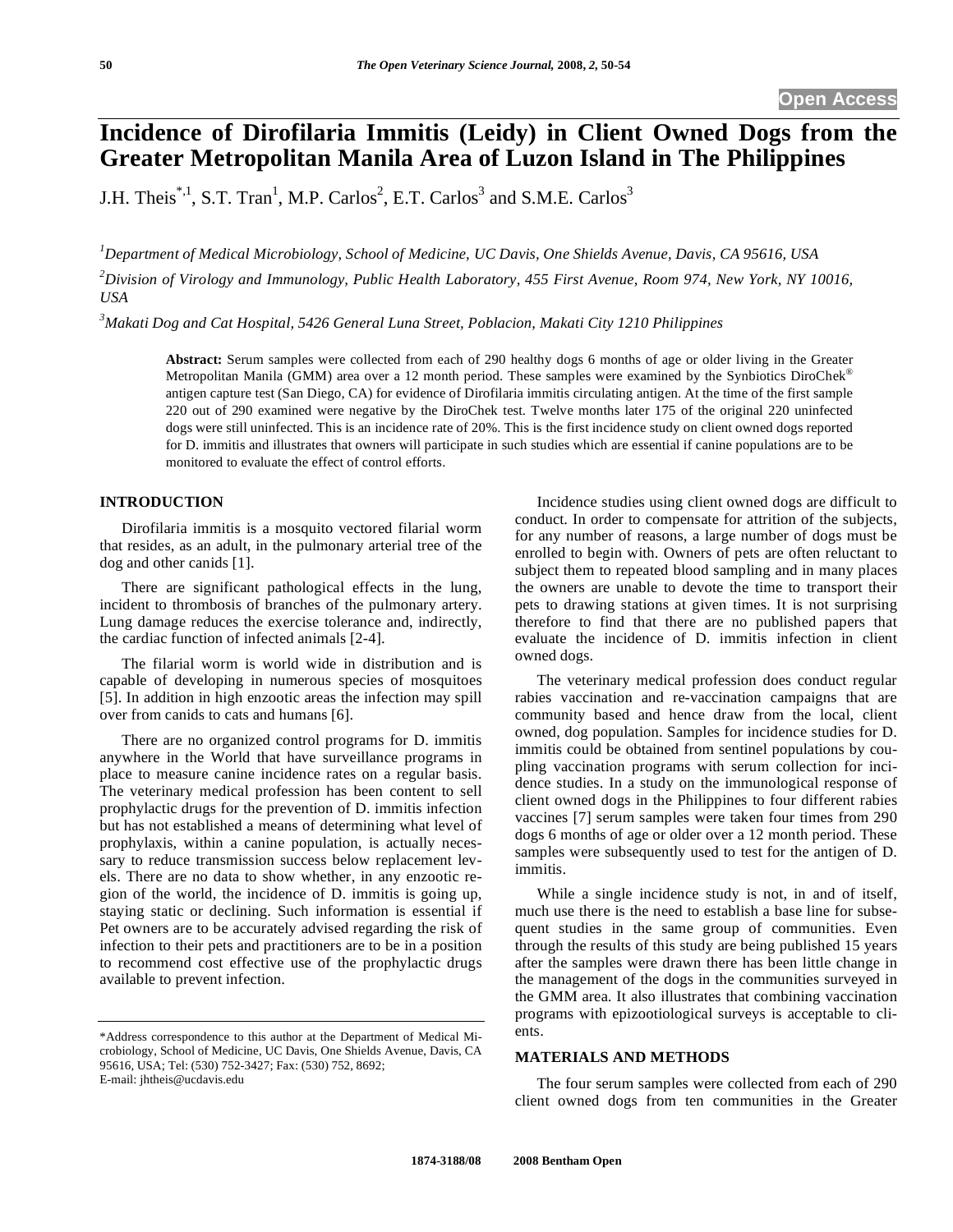Metro Manila (GMM) area on the Island of Luzon, Philippines from January 1, 1991 through December 31, 1991. Luzon lies between 125 degrees and 120 degrees East Longitude at 15-18 degrees North latitude between the South China Sea and the Philippines Sea. The GMM area has a tropical climate with a 30 year mean annual rainfall of over 100 cm. Thirty year mean annual temperature for the study area was obtained from the World Meteorological Organization [8]. From these figures the number of days required for development of third stage larvae in vector mosquitoes was calculated to be between 7.3 and 14.3 days throughout the year [9-12].

 All dogs were examined for evidence of disease before blood was drawn the first time. Only dogs with no evidence of illness were enrolled in the study. Cluster sampling from ten communities in the GMM area constituted the method by which dogs were sampled. Because the diagnostic test for D. immitis is not reliable in dogs under 6 months of age only dogs 6 months of age or older at the time of first presentation were examined for D. immitis infection. At the time of the first blood sample each dog was fitted with an identifying collar and assigned a number. When the owner brought the dog for subsequent blood samples, the collar was checked for verification of the identity of the dog.

 Serum was collected from the clotted blood by centrifugation, placed in a labeled vial with the dog's number and frozen at -20°C. The serum was sent by air express over night on dry ice and stored frozen at -30°C until examined by the DiroChek® test. The dry ice kept the serum samples frozen while in transit and the samples were not thawed until used in the test.

The antigen capture test marketed by Synbiotics<sup>®</sup> (San Diego, CA) and used in this study has been evaluated for sensitivity and specificity in several studies where the results of this antigen capture test were measured against necropsy findings in the same dogs [13-15] The specificity of the test in dogs with worm burdens of more than 2 female D. immitis has been consistently high, ranging from 98 to 100% in dogs that have had proven infections by necropsy [13-15]. The sensitivity of the DiroChek® test has improved over the years from 90% in early reports [13] to 98-100% in later evaluations of improved reagents [14, 15]. In dogs with worm burdens of 2 female D. immitis or less Courtney and Zeng 2001 [16] reported a sensitivity of 71% in 89 dogs tested with the DiroChek Elisa method. In 31 dogs with more than 2 female worms present they reported a sensitivity of 94% using the DiroChek test. The specificity in uninfected dogs was 94% in 97 dogs tested. Although the people doing the testing were not aware of the necropsy results or the sera they were testing there were two different technicians used to conduct the microwell format tests (DiroChek; Pet Chek), and each ran only half of the total samples tested. It is possible that differences in the interpretation of border line positive samples could have occurred.

 In a study by Theis *et al.* [17] 6,078 dogs from Washington State were examined by the DiroChek test for evidence of D. immitis infection. Six of seven hundred and eighty eight dogs in Eastern Washington that were not on prophylaxis and had no history of travel out of Washington State were found positive. All the positive dogs were in a single longitudinal band between 119 and 120° west longitude that extended from Pasco to Omak. Fifty eight percent (459) of the 788 Eastern Washington dogs with no travel out of Washington State came from areas outside the 119-120° west longitude band, yet none of those dogs were antigen positive by the DiroChek test. There is no reason to believe that if the DiroChek test had a low specificity only dogs between 119 and 120° west longitude would have given false positive results. In North Eastern Colorado Macy *et al.* [18] examined 1,012 dogs using the DiroChek test and found all but 2 negative. Those two dogs were also examined by the Knott test and found to have circulating microfilaria indentified as those of D. immitis. This Colorado population had a prevalence of 0.19%, and the DiroChek test gave no false positive results.

 For the purposes of calculating true prevalence the specificity of the test has been considered to be 100% and the sensitivity of the test to be 98%. Calculation of true prevalence from observed prevalence was done using the method reported in Greiner and Gardner [19].

 Statistical calculations were conducted using Minitab student version, Release 12 for Windows, Duxbury Press 1998, and Stat Xact-8, Cytel Software Corp. Cambridge, MA. Significance was set at the 0.05 level.

 For purposes of the analysis the ten communities were divided into three segments of the GMM area running north to south and approximately parallel to each other.

 The Eastern segment of the GMM is comprised of samples from dogs living in the communities of Marikina, Makati and Taguig. The central segment is comprised of samples from dogs living in the communities of Quezon City, Mandaluyong and Rizal/Angono. The western segment is composed of samples from dogs in the communities of Caloocan City, Manila, Pasay City and Las Piñas City.

## **RESULTS**

 There were 290 dogs examined, 143 males, 144 females and 3 with no gender recorded. In the Western segment of the GMM there were 76 males and 85 females, 3 no gender. Central segment 48 males, 40 females and in the Eastern segment 19 males and 19 females. There was no gender bias in the dogs examined.

 There were 70 out of the 290 dogs first examined found to be infected with D. immitis: 32 males, 37 females and 1 no gender recorded. Western segment 13 males, 15 females, and 1 no gender recorded. Central segment 15 males, 13 females. Eastern segment 4 males, 9 females. A two sample Ttest and confidence interval for infected males per segment versus infected females was not significantly different ( $P =$ 0.69, DF3, 95% CI-13.8, 10.5).

 For all other segmental analyses males and females were combined. Table **1** presents the data, by geographical segment, on the prevalence and incidence of D. immitis in the GMM. A chi square test for independence of all three segments showed that there was a significant difference in prevalence between them  $(P = 0.012, DF2)$  omitting the Western segment from a Pearson chi square test showed that there was no significant difference in prevalence between the Central and Eastern segment.  $(P = 0.8373, DF1)$ .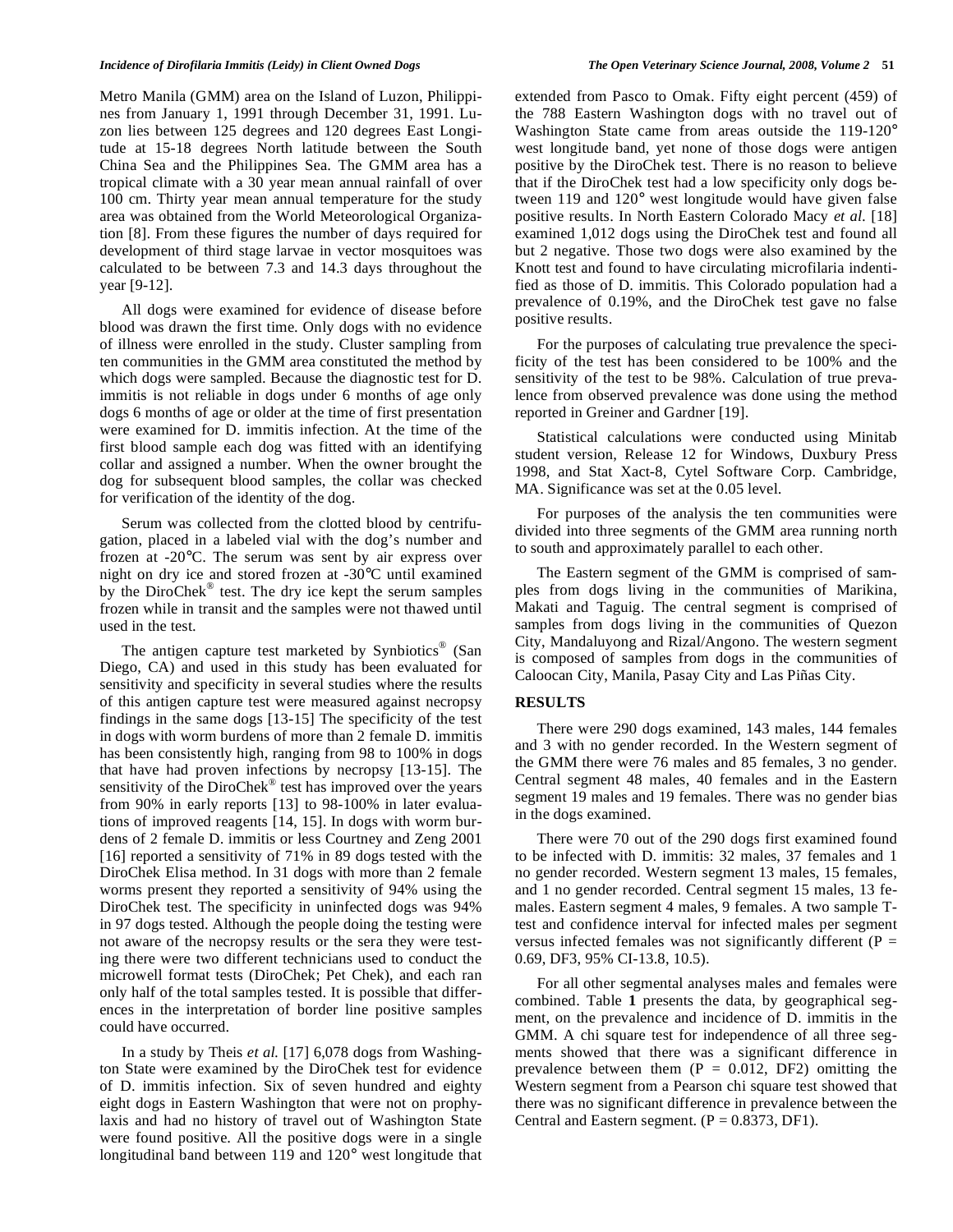| Male + Female Dogs             |                                                  |                                    | Male + Female Dogs                   |                              |                            |                                                       |             |  |
|--------------------------------|--------------------------------------------------|------------------------------------|--------------------------------------|------------------------------|----------------------------|-------------------------------------------------------|-------------|--|
| Community<br><b>Prevalence</b> | <b>Number Infected</b><br><b>Number Examined</b> | <b>True</b><br><b>Prevalence %</b> | <b>Community</b><br><b>Incidence</b> | $T = 0$<br><b>Uninfected</b> | $T = 0 + 12$<br>Uninfected | <b>New Infections</b><br><b>Over 12 Months Period</b> | Incidence % |  |
| Western<br>segment             | 29<br>164                                        | 18.1                               | Western<br>segment                   | 135                          | 108                        | 27                                                    | 20          |  |
| Central<br>segment             | 28<br>88                                         | 33                                 | Central<br>segment                   | 60                           | 49                         | 11                                                    | 18          |  |
| Eastern<br>segment             | 13<br>38                                         | 35                                 | Eastern<br>segment                   | 25                           | 18                         | $\overline{7}$                                        | 28          |  |
| Totals<br>GMM area             | 70<br>290                                        | 24                                 |                                      | 220                          | 175                        | 45                                                    | 20          |  |
|                                | STD 8.96                                         |                                    |                                      |                              |                            | STD 4.143                                             |             |  |
|                                | 95% CI 1.07, 45.60                               |                                    |                                      |                              |                            | 95% CI-11.29, 41.29                                   |             |  |

**Table 1. Prevalence and Incidence Dirofilaria immitis in Dogs of the Greater Metro Manila (GMM) area Luzon, Philippines** 

 Incidence rates between the 3 segments were not statistically different by a Cochran-Armitage trend test. Two sided test produced a P value of 0.6302, DF1.

 The median age of the infected and uninfected dogs examined in each of the 3 segments of the GMM was 2 years of age (Table **2**). The mean age of infected and uninfected dogs showed greater variation but there was no significant difference within segments of the GMM between the age of infected and uninfected dogs (Table **2**). Likewise between major segments of the GMM there was no significant difference between the age of infected and uninfected dogs (95%,  $CI - 2.21$ , 1.47,  $P = 0.48$ , DF2).

# **DISCUSSION**

 The sampling technique used in this study was cluster sampling in which dogs presented from ten different locations were grouped into three defined geographical area referred to as segments of the Greater Metropolitan Manila (GMM) area. These dogs were examined for evidence of infection with D. immitis. All of the dogs examined were asymptomatic for respiratory or cardiac disease as determined by physical examination prior to the drawing of the first blood sample. All dogs were maintained out of doors, none had a history of travel out of the segment of the GMM area they lived in according to their owners. None were receiving prophylaxis for D. immitis. The dogs in this sample represented the lower socio-economic households in the GMM area and because of their owners limited financial resources received little or no veterinary medical care. The median age of all dogs examined was 2 years (Table **2**). There was no gender bias in the sample of dogs examined. The climate conditions of the GMM area are similar between segments as indicated by the consistent 30 year mean annual rainfall and temperature for the area [8]. All of the characteristics that could affect exposure risk were consistent throughout the study area and sampled dogs. Only dogs 6 months of age or older were examined for D. immitis anti-

**Table 2. Median and Mean Age of Infected Dogs** *vs* **Median and Mean Age of Uninfected Dogs in the Greater Metro Manila Area 1991** 

| <b>GMM</b>         | Median<br>Age of<br><b>Infected</b><br>Dogs<br>(Years) | Mean<br>Age of<br><b>Infected</b><br>Dogs<br>(Years) | Median<br>Age of<br><b>Uninfected</b><br>Dogs<br>(Years) | Mean<br>Age of<br>Unin-<br>fected<br>Dogs<br>(Years) | Two Sam-<br>ple T-Test<br>and 95%<br>Confidence<br><b>Interval</b><br><b>Mean Age</b><br><b>Positive</b><br>Dogs vs<br><b>Negative</b><br>Dogs |
|--------------------|--------------------------------------------------------|------------------------------------------------------|----------------------------------------------------------|------------------------------------------------------|------------------------------------------------------------------------------------------------------------------------------------------------|
| Western<br>segment | $\overline{2}$                                         | 2.91<br><b>STD</b><br>1.88                           | $\overline{c}$                                           | 2.20<br><b>STD</b><br>2.02                           | $CI - 1.51$ ,<br>0.10<br>$P = 0.084$ ,<br>DF 46                                                                                                |
| Central<br>segment | $\overline{2}$                                         | 3.45<br><b>STD</b><br>2.69                           | $\overline{c}$                                           | 2.74<br><b>STD</b><br>2.65                           | $CI - 1.97$ ,<br>0.57<br>$P = 0.27$ ,<br>DF 55                                                                                                 |
| Eastern<br>segment | $\mathfrak{D}$                                         | 2.08<br><b>STD</b><br>1.13                           | $\overline{c}$                                           | 2.39<br><b>STD</b><br>1.72                           | $CI - 0.74$ ,<br>1.36<br>$P = 0.55$ ,<br>DF 28                                                                                                 |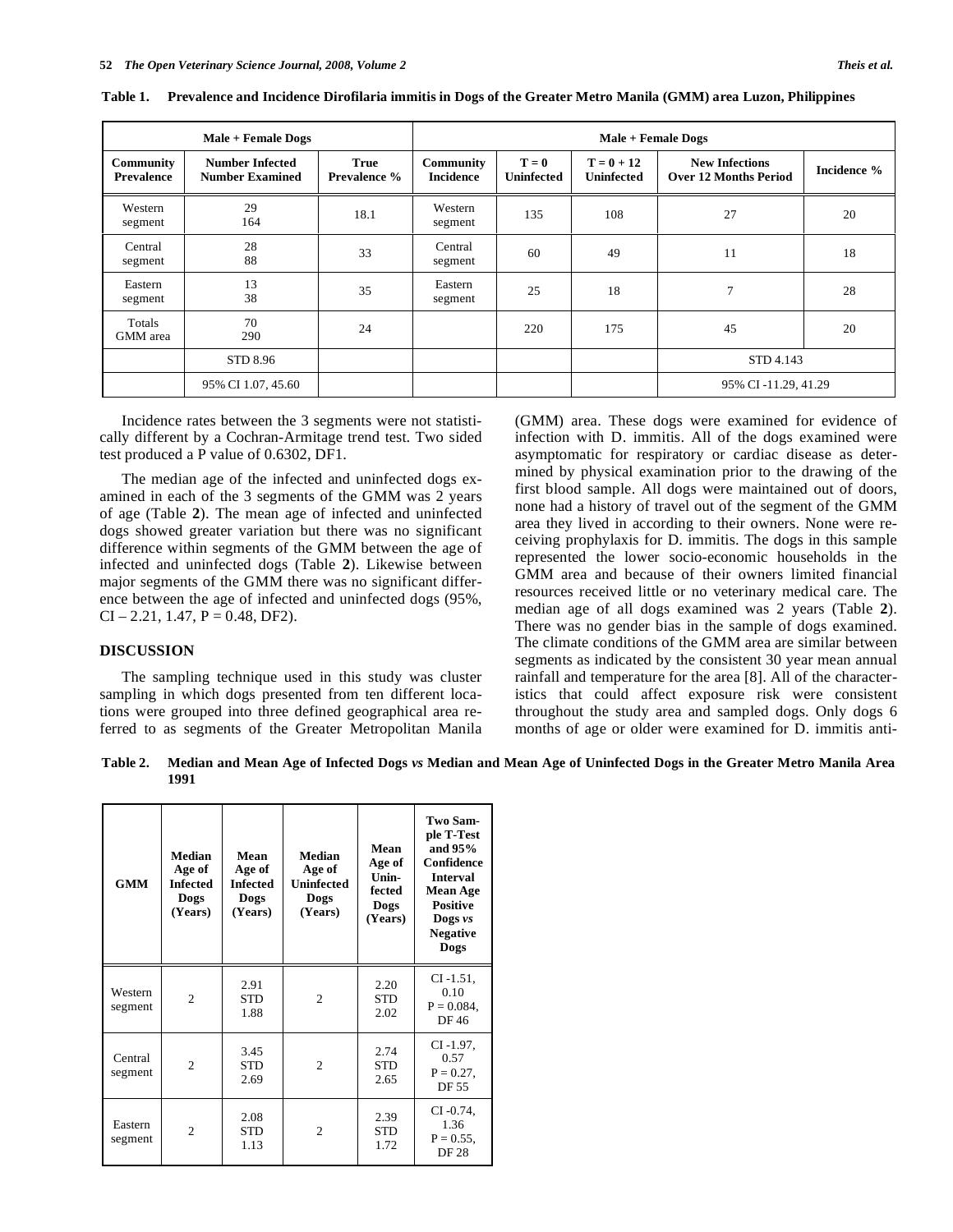gen, as the test used will not detect infection in dogs younger than 6 months of age.

 Based upon the prevalence of D. immitis reported in an independent study [20] in a part of the GMM area (Quezon City) where 17% of 111 dogs examined were found infected we calculated the sample size necessary to have a 95% probability that our findings would be within  $\pm 5\%$  of the true prevalence for the entire GMM area [21]. The sample size needed was 226 dogs. Our study included 290 dogs.

 There are some sources of potential bias in the collection of samples in this study that should be pointed out. The samples were from a rabies vaccination study and may represent a bias towards young dogs. All of the dogs, both infected and uninfected from all 3 segments of the GMM had a median age of 2 years (Table **2**). The mean age of dogs sampled for this study ranged from 2.09 to 3.45 years of age. While there was no statistically significant difference between the age of the dogs in any segment of the GMM surveyed there is the likelihood that older dogs were not included in proportion to their presence in the general population. This means that the prevalence data may under estimate the level of infection in the population of dogs at large. There is evidence however to suggest that the general population of dogs in the GMM is young. Quitasol *et al.* [22] and Tieman and Carlos [23] have both reported that the attrition rate of dogs in the GMM area is around 50% per year. Since the adult D. immitis antigen, detected by the DiroChek test, is only reliably in the dogs circulation from 6 months of age onwards, due to the developmental time between L3 and adult worm only dogs 6 months of age or older could qualify for the incidence study at the initial blood draw. Out of 827 dogs vaccinated only 290 were of the minimum age and survived for the 12 month period. According to the owners about 41% of the lost dogs were slaughtered for food or sold or stolen for the same purpose during that 12 month period. The reduced life expectancy of dogs in the GMM area effectively limits the opportunity for large numbers of D. immitis infected dogs to accumulate in the population of any community.

 The density of the human population in the Western segment of the GMM is greater than in the Central and Eastern segments represented in the study. This produced considerably different sample sizes. Gregory and Blackburn [20] have pointed out that irregardless of the host-parasite combination there is a bias in the way that prevalence is calculated which results in lower prevalence as the sample size increases. Given this we used an exact chi-square test for independence to evaluate the significance of the difference in prevalence between the 3 segments of the GMM. Including the Western segment in the 3 way analysis resulted in a significant difference ( $P = 0.012$ ). This difference was due to the Western segment because an exact chi square test without the Western segment showed no significant difference in prevalence between the Central and Eastern segments of the GMM ( $P = 0.837$ ). It may well be that the true prevalence calculated for the Central and Eastern segments are too high because too small a sample was available for study. Tacal and Cooper [20] in a study done on dogs from Quezon City, one of the communities in the Central segment of the GMM found 17% of 111 dogs sampled to be infected with D. immitis. The discrepancy between these 3 segments of the GMM in prevalence points out the inherent difficulty of using prevalence figures to gain an accurate appreciation of the distribution of a parasite even in an area of uniform climate and a population of equal exposure risk.

 Incidence rates for the 3 segments of the GMM were not statistically different. By a 2-sided Cochran-Armitage trend test the P value was 0.630. These data indicate that the transmission rate in the 3 segments of the GMM is uniform across the entire area, and averages 20% per year (Table **1**). As noted in the introduction there are no published papers on the incidence of D. immitis in client owned dogs anywhere in the World to compare our study with. The only published study we could find on incidence rates of D. immitis infection was published by McTier *et al.* [25] on a group of 15 research dogs kenneled outdoors in open air in a part of Georgia and Florida, with "moderate" potential for infection with D. immitis, and a part of Louisiana with "high" potential for infection. These dogs were tested by blood examination for microfilariae and adult D. immitis antigen and found negative. They were then placed outdoors from mid April 1988 through mid April 1999, then moved indoors and held for 5 months to allow any late infections to mature to adult worms before all 15 were necropsied. The 12 month incidence rate in Louisiana was 80% (4 out of 5 infected) while those dogs in Georgia and Florida had a 100% incidence rate (10 out of 10 infected). These incidence rates are considerably higher than what we found in the GMM area and illustrate the fact that different transmission intensities are to be expected, thus necessitating that multiple sentinel populations be sampled if such variations are to be detected.

# **ABBREVIATIONS**

GMM = Greater Metropolitan Manila

#### **REFERENCES**

- [1] Kume S, Itaqaki S. On the life cycle of Dirofilaria immitis in the dog as the final host. Br Vet J 1955; lll: 16-24.
- [2] Adcock JL. Pulmonary arterial lesions in canine Dirofilariasis. Am J Vet Res 1961; 22: 655-662.
- [3] Buoro IBJ, Atwell RB. Angles at branching and the diameters of pulmonary arteries in relation to the distribution of pulmonary lesions in canine dirofilariasis. Res Vet Sci 1983; 35: 353-356.
- [4] Venco L, Gencli C, Colson PV, Kramer L. Relative utility of echocardiography, radiography, serologic testing and microfilariae counts to predict adult heart worm burden in dogs naturally infected with heartworms In: Lee RF, Ward SE, Eds. Recent advances in Heartworm Disease Symposium 2001. American Heartworm Soc, Batavia, IL, 2001; pp. 111-124.
- [5] Boreham PFL, Atwell RB. Ed. Dirofilariasis. Boca Raton, Florida: CRC Press 2000.
- [6] Theis JH. Public health aspects of dirofilariasis in the United States. Vet Parasitol 2005; 133: 157-180.
- [7] Carlos ET, Manghas LC, Batungbacal MR, *et al*. Comparison of Rabies Vaccines in the Field In: Dodet B and Meslin FX Eds. Third International Symposium in Rabies Control in Asia. Elsevier Press Paris; 1997; pp 1-78.
- [8] World Meteorological Organization 1961-1990. Global Climate Normals. National Climate Data Center Pub. Asheville NC, Version 1.0, Edition 1998.
- [9] Beam FD. Effects of Temperature on the Development of the Dog Heartworm Dirofilaria immitis in Aedes sollicitans. Proc 54th Ann Mtg N.J. Mos Exter Assoc 1967; pp 128-138.
- [10] Kutz FW and Dobson RC. Effects of Temperature on the Development of Dirofilaria immitis (Leidy) in Anopheles quadrimaculatus (Say) and on Vector Mortality Resulting from this Development. Ann Ent Soc Am 1974; 67: 325-331.
- [11] Christensen BM, and Hollander AL. Effects of Temperature on Vector-Parasite Relationships of Aedes trivittatus and Dirofilaria immitis. Proc Helm-Soc Wash 1978; 45: 115-119.